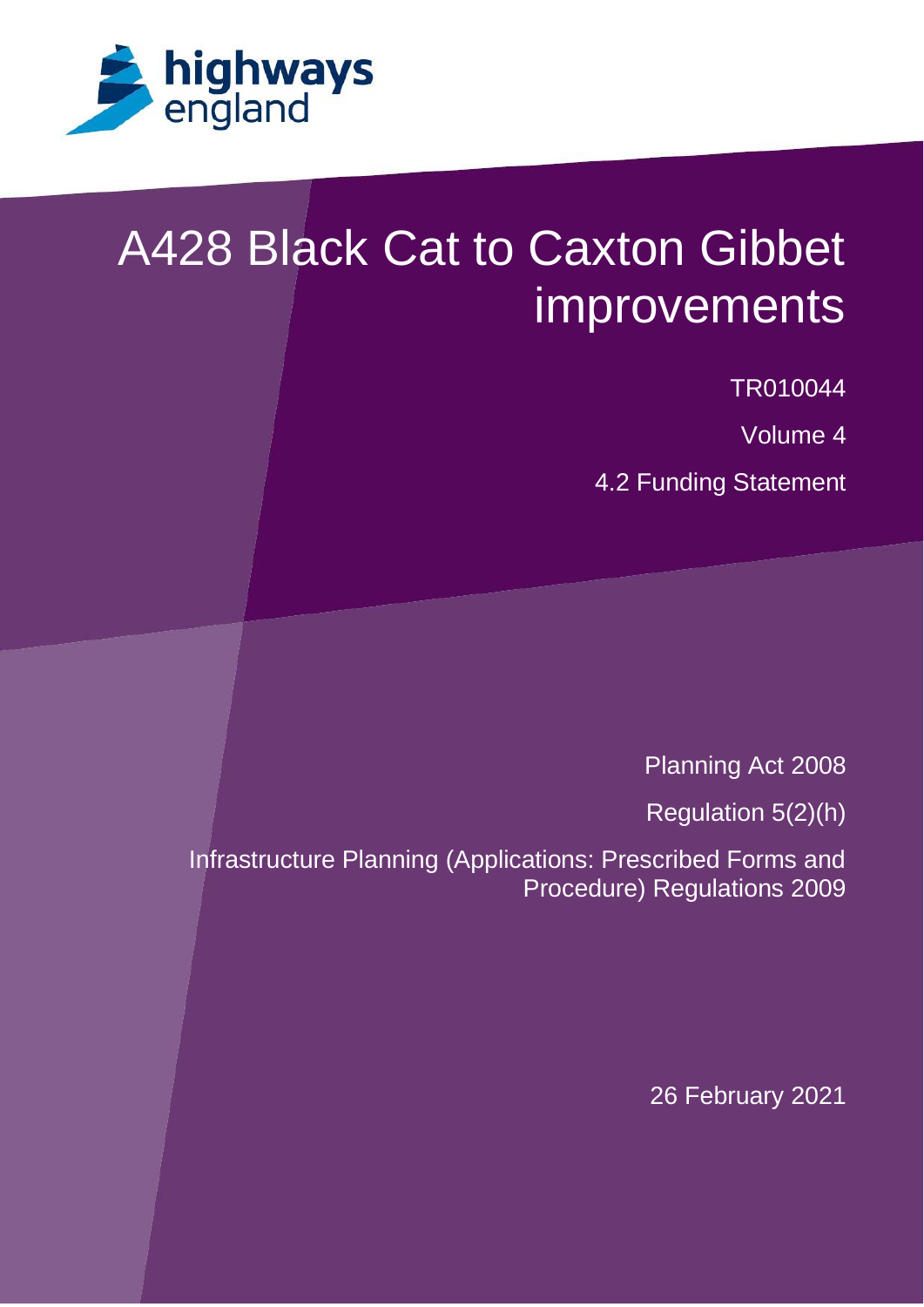

Infrastructure Planning

Planning Act 2008

### **The Infrastructure Planning (Applications: Prescribed Forms and Procedure) Regulations 2009**

# **A428 Black Cat to Caxton Gibbet improvements**

Development Consent Order 202[ ]

### **Funding Statement**

| <b>Regulation Number:</b>             | Regulation 5(2)(h)                            |
|---------------------------------------|-----------------------------------------------|
| <b>Planning Inspectorate Scheme</b>   | TR010044                                      |
| <b>Reference</b>                      |                                               |
| <b>Application Document Reference</b> | TR010044/APP/4.2                              |
|                                       |                                               |
| Author:                               | A428 Black Cat to Caxton Gibbet improvements, |
|                                       | Project Team, Highways England                |
|                                       |                                               |
|                                       |                                               |

| Version Date |                  | <b>Status of Version</b> |
|--------------|------------------|--------------------------|
| Rev 1        | 26 February 2021 | DCO Application          |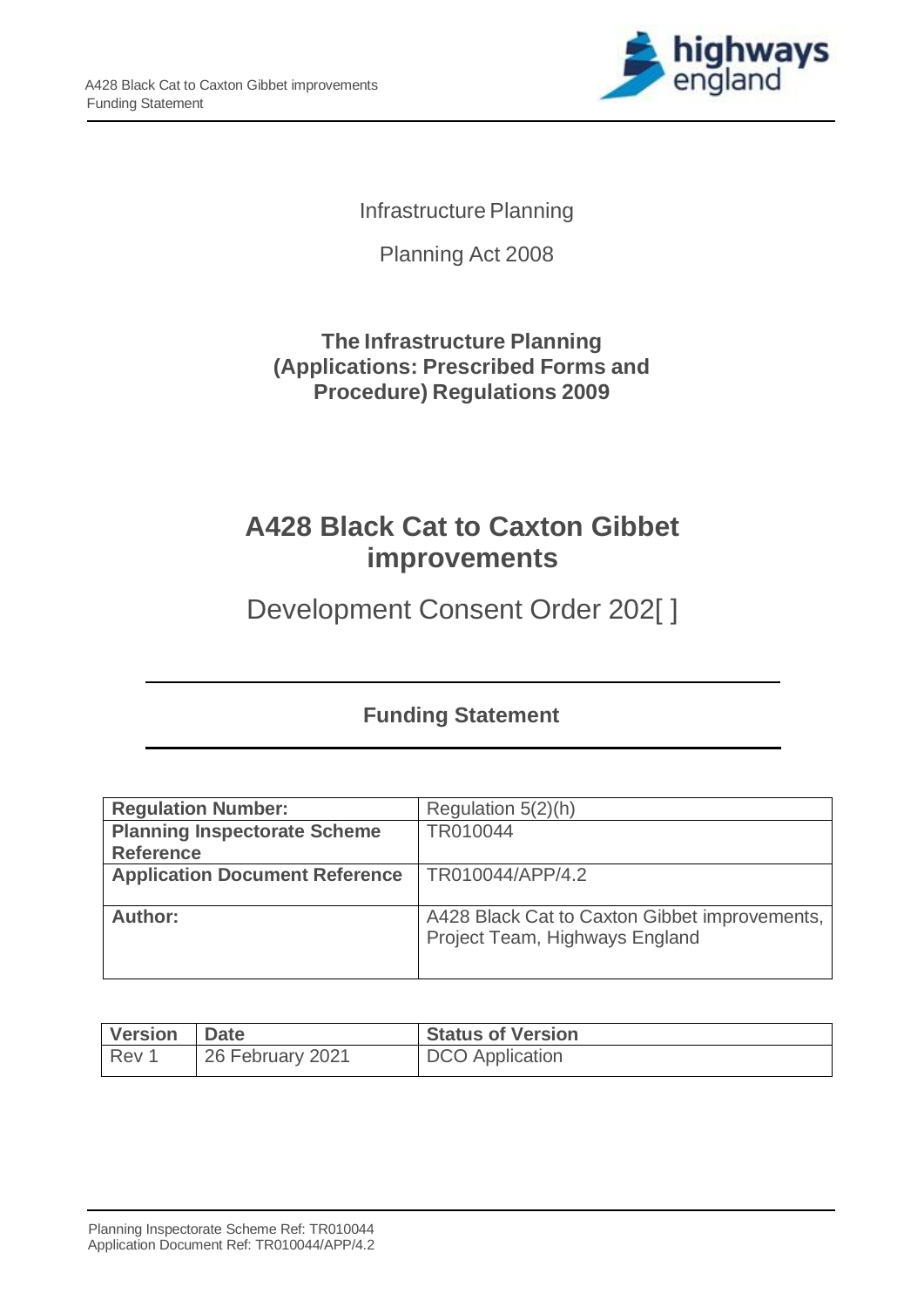

### Table of contents

| <b>Chapter</b>                      |                                                                                                                                                                                                                                                                                                                                                                                                                                                                                     | <b>Pages</b>                               |
|-------------------------------------|-------------------------------------------------------------------------------------------------------------------------------------------------------------------------------------------------------------------------------------------------------------------------------------------------------------------------------------------------------------------------------------------------------------------------------------------------------------------------------------|--------------------------------------------|
| $\mathbf{1}$<br>1.1                 | <b>Introduction</b><br>Purpose of document                                                                                                                                                                                                                                                                                                                                                                                                                                          | $\overline{2}$<br>$\overline{2}$           |
| 2 <sup>1</sup><br>2.1               | <b>Capital Expenditure</b><br>Capital cost                                                                                                                                                                                                                                                                                                                                                                                                                                          | 3<br>3                                     |
| 3 <sup>1</sup><br>3.2<br>3.3<br>3.4 | <b>Sources of funding</b><br>Investing in Britain's future<br>Highways England delivery plans<br><b>HM Treasury backing</b>                                                                                                                                                                                                                                                                                                                                                         | 4<br>$\overline{4}$<br>$\overline{4}$<br>5 |
| 4                                   | <b>Blight</b>                                                                                                                                                                                                                                                                                                                                                                                                                                                                       | 6                                          |
|                                     | <b>Appendices</b>                                                                                                                                                                                                                                                                                                                                                                                                                                                                   | 7                                          |
|                                     | Appendix $A -$ Extract from the Road Investment Strategy $-2015-2020$<br>Appendix $B -$ Extract from the Road Investment Strategy 2: 2020 $-$ 2025<br>Appendix C – Extract from the Highways England Delivery Plan 2018-2019 Update<br>Appendix D – Extract from the Highways England Delivery Plan 2019-2020 Update<br>Appendix E – Extract from the Highways England Delivery Plan 2020-2025<br>Appendix F – Extract from the Budget Speech March 2020 as delivered by Chancellor | 7<br>9<br>10<br>11<br>12                   |
|                                     | <b>Rishi Sunak</b>                                                                                                                                                                                                                                                                                                                                                                                                                                                                  | 13                                         |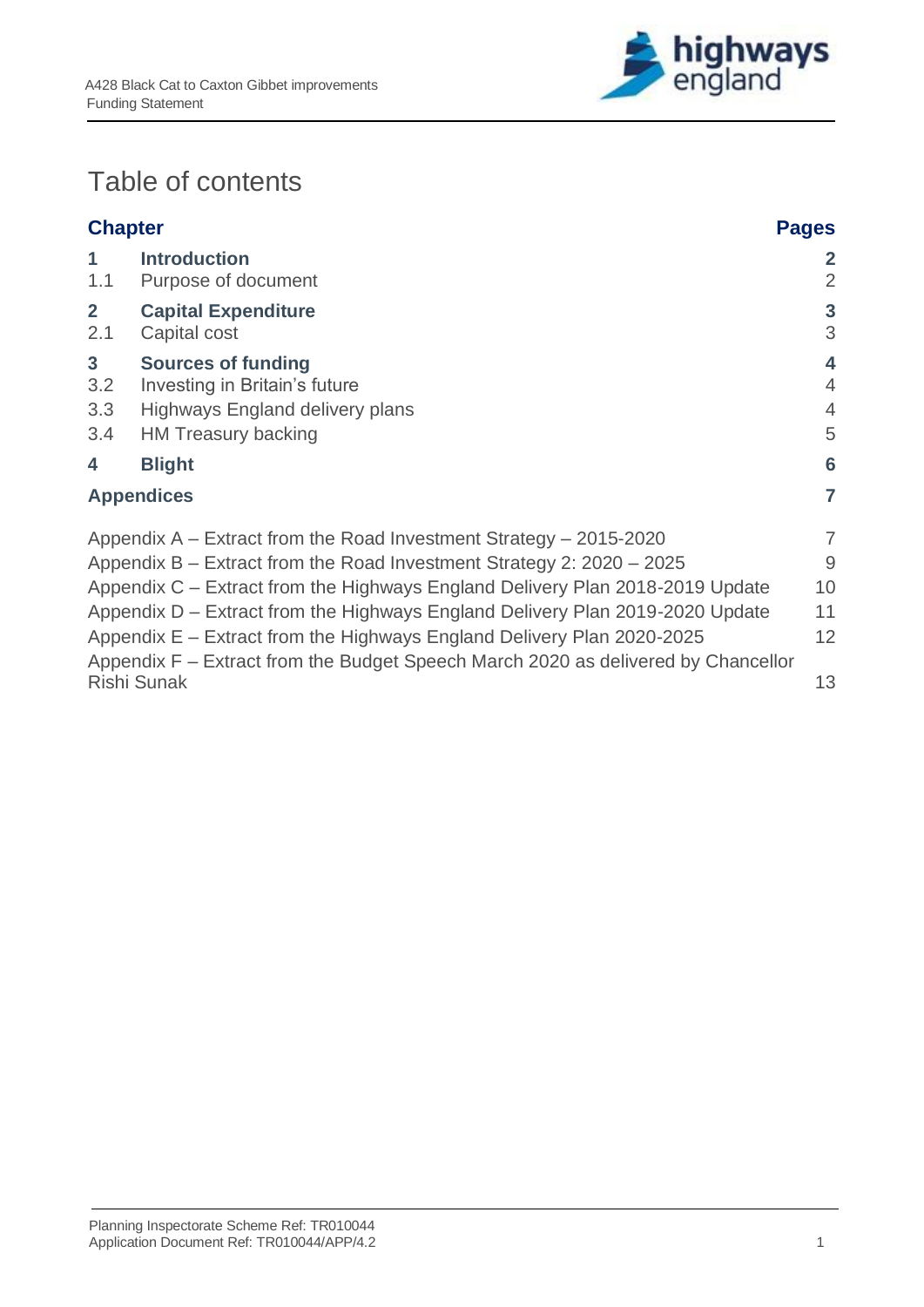

### <span id="page-3-0"></span>1 Introduction

#### <span id="page-3-1"></span>1.1 Purpose of document

- 1.1.1 This Funding Statement (this Statement) relates to an application made by Highways England (the Applicant) to the Planning Inspectorate under the Planning Act 2008 (the PA 2008) for a Development Consent Order (DCO). If made, the DCO would grant consent for the Applicant to undertake the A428 Black Cat to Caxton Gibbet improvements Scheme (the Scheme).
- 1.1.2 The purpose of this Statement is to demonstrate that the Scheme will be adequately funded through the Road Investment Strategy, using change control processes set out in Part 6 of the Highways England Licence<sup>1</sup> if required, and therefore that funding is no impediment to the delivery of the Scheme or the payment of compensation to persons affected by compulsory acquisition, temporary possession, or a blight claim.
- 1.1.3 This Statement has been prepared and submitted in compliance with Regulation 5(2)(h) of the Infrastructure Planning (Applications: Prescribed Forms and Procedure) Regulations 2009 (the 2009 Regulations) and in accordance with the Department for Communities and Local Government guidance 'Planning Act 2008: Guidance related to procedures for compulsory acquisition' (September 2013).
- 1.1.4 This Statement is required due to the fact that the DCO would authorise the compulsory acquisition of land, interests in land or rights over land. This leads to the requirement under Regulation 5(2)(h) for a statement indicating how the implementation of these powers in the DCO would be funded.
- 1.1.5 As this Statement is part of the application documents it should be read alongside, and is informed by, the other application documents including the draft DCO **[TR010044/APP/3.1]**, the Book of Reference **[TR010044/APP/4.3]**, the Land Plans **[TR010044/APP/2.2]**, and in particular, the Statement of Reasons **[TR010044/APP/4.1]**, which is also included in the application to comply with the requirements of Regulation 5(2)(h).
- 1.1.6 A description of the Scheme can be found in the Introduction to the Application **[TR010044/APP/1.2]** and in **Chapter 2, The Scheme** of the Environmental Statement **[TR01004/APP/6.1]**.

<sup>1</sup> http://assets.highwaysengland.co.uk/Corporate+documents/Licence.pdf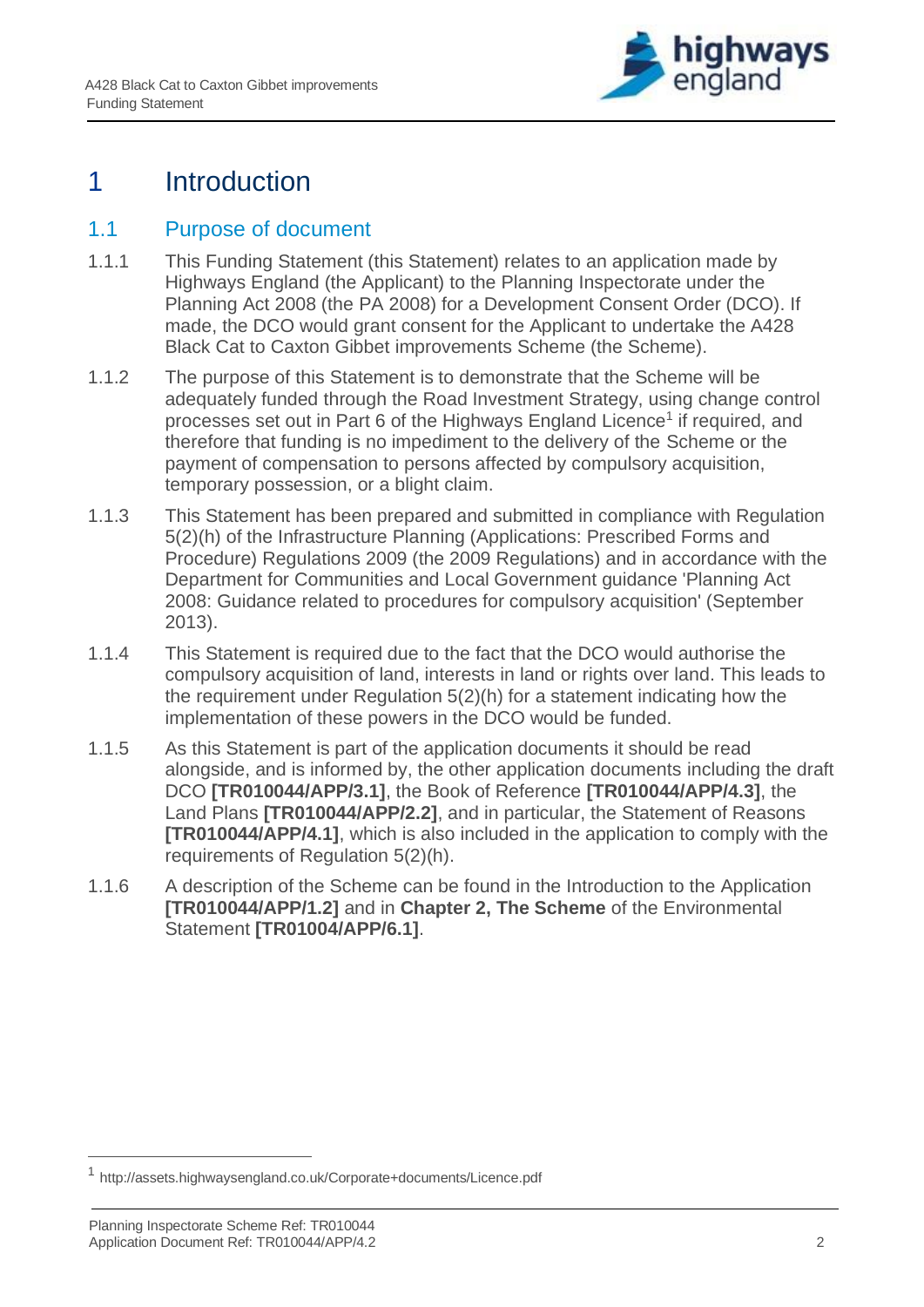

## <span id="page-4-0"></span>2 Capital Expenditure

#### <span id="page-4-1"></span>2.1 Capital cost

- 2.1.1 The Scheme has an estimate of £812.5 million including allowances for risk and inflation. This estimate includes all costs to deliver the Scheme from Options Stages through to the opening for traffic. It includes an allowance for compensation payments relating to the compulsory acquisition of land interests in, and rights over, land and the temporary possession and use of land. It also takes into account potential claims under Part 1 of the Land Compensation Act 1973, Section 10 of the Compulsory Purchase Act 1965 and Section 152(3) of the PA2008.
- 2.1.2 The estimates for these items relating to compensation payments have been informed by land referencing activities, engagement of professional surveyors, and information received from consultation and engagement with parties having an interest in the land.
- 2.1.3 Highways England has been, and will continue to be, responsible for all preparation costs associated with the Scheme. These may include items such as design costs, legal costs, land acquisition costs, advance payments to statutory undertakers and surveying costs.
- 2.1.4 The overall scheme estimate has been prepared in accordance with Highways England procedures and, in combination with the approved budget, provides sufficient cost certainty to enable the Applicant to confirm the viability of the Scheme.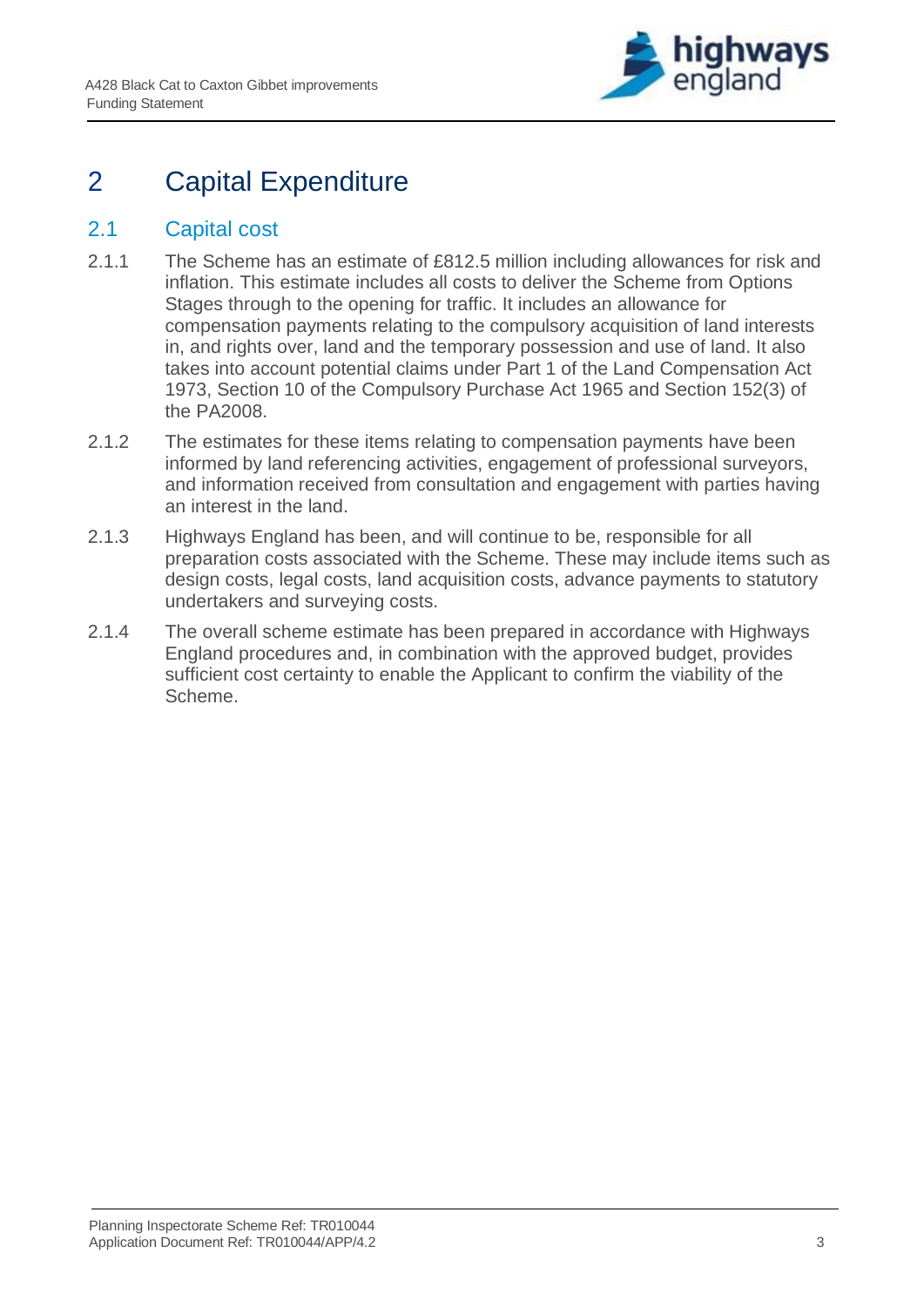

### <span id="page-5-0"></span>3 Sources of funding

3.1.1 Highways England is a government owned company and is responsible for operating, maintaining and improving the strategic road network in England. These responsibilities include the acquisition, management and disposal of land and property in relation to strategic road network improvement projects, together with the payment of compensation related to these activities. Highways England is responsible for delivering the major projects in the Road Investment Strategy.

#### <span id="page-5-1"></span>3.2 [Investing in Britain's future](http://share/Share/LLISAPI.dll/fetch/2000/32092/614403/619284/5203897/5203907/5203909/7362257/54659860/Investing_in_Britain_s_Future.pdf?nodeid=59532939&vernum=-2)

- 3.2.1 The funding commitment for delivering the Scheme was made when the Government published the Road Investment Strategy (RIS) for the 2015/16 – 2019/20 Road Period on 1 December 2014 (RIS1), which is underpinned by legislation following the Infrastructure Bill receiving Royal Assent on 12 February 2015 and the creation of Highways England on 1 April 2015. The documents contained in RIS1 set out a long-term approach to improve England's motorways and major roads (the 'strategic road network'), and provide certainty of Government funding with over £15 billion to be invested in major roads between 2015/16 and 2020/21. The Scheme was announced in RIS1 as a committed and therefore funded scheme (extract at Appendix A).
- 3.2.2 The Road Investment Strategy 2: 2020 2025 document, published on 11 March 2020 (RIS2), renewed the commitment to fund and deliver the Scheme with its stated intention to bring *"Pinch-points like the Black Cat junction on the A1 at St Neots […] up to a modern standard"* (extract at Appendix B). The Government has committed to delivering the constituent improvements of the Scheme during Road Period 2 (this road period runs from 2020 to 2025).

### <span id="page-5-2"></span>3.3 Highways England delivery plans

- 3.3.1 The funding commitment was reiterated in the Highways England Delivery Plan 2015-2020 which was published on 26 March 2015. The Scheme is detailed as one of the key investments on the strategic road network in the East of England. At the time this Delivery Plan was published, the start of works date for the Scheme was scheduled for the end of 2019/2020. However, the 2018/2019 Delivery Plan Update confirmed that the proposed start of works for the Scheme was deferred from 2019 (Road Period 1) to 2020-2025 (Road Period 2) (extract at Appendix C) due to the fact that "*additional time was required to consider the findings of the A1 Strategic Study*". This start date was reconfirmed in the Delivery Plan Update 2019/2020 (extract at Appendix D).
- 3.3.2 On 21 August 2020, Highways England published a new Delivery Plan for the period 2020-2025. The 2020-2025 Delivery Plan maintains the start of works date to occur within Road Period 2 (2022-2023 Q2) and notes that the open for traffic date will occur in Road Period 3 (i.e. 2025-2030) (extract at Appendix E).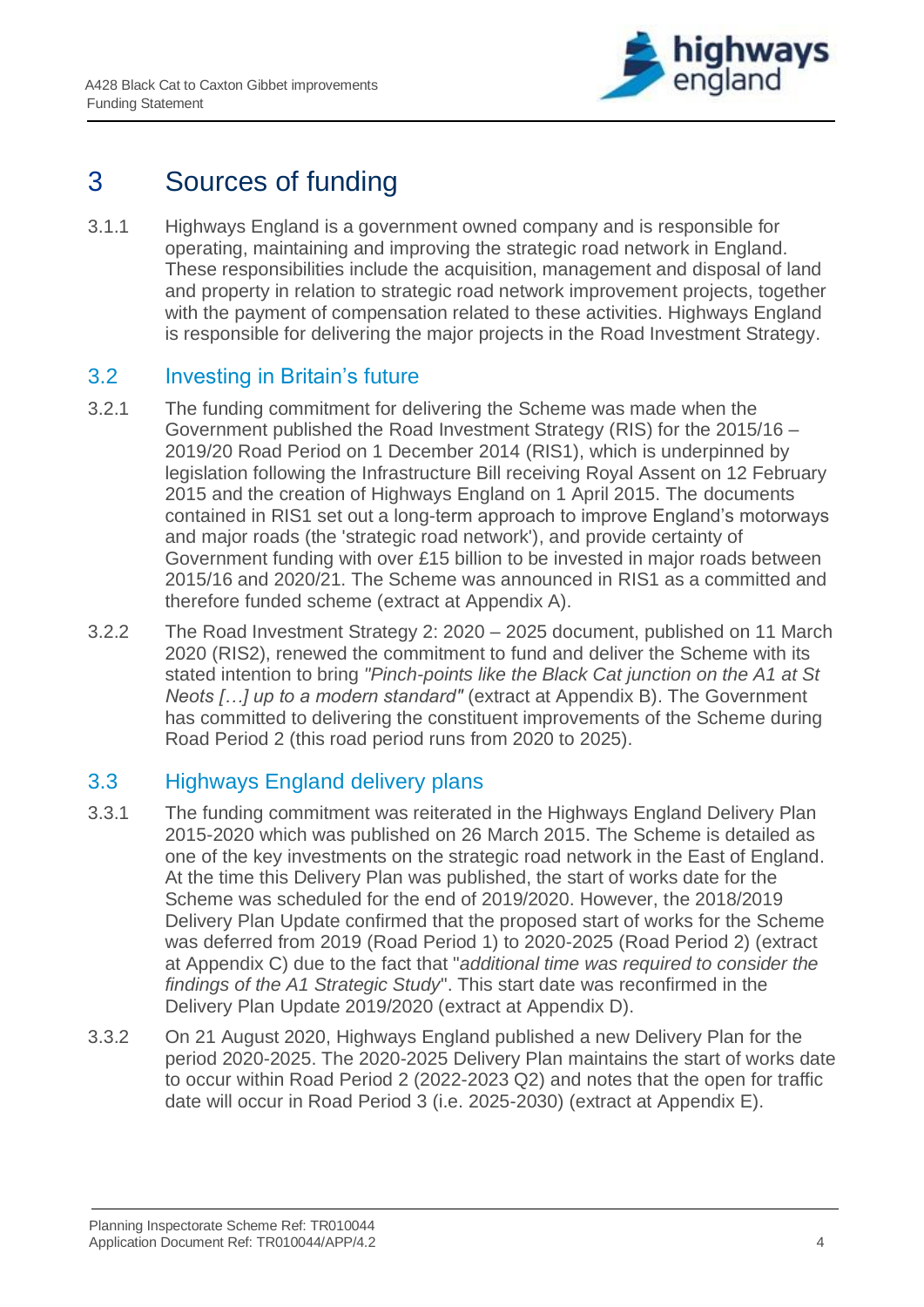

### <span id="page-6-0"></span>3.4 HM Treasury backing

- 3.4.1 Most recently the Chancellor of the Exchequer made a commitment to fund various road schemes in his budget speech of 11 March 2020 including the "A428 in the East" (extract at Appendix F).
- 3.4.2 The Government and Highways England's commitments set out above demonstrate that the Scheme will be fully funded by the Department for Transport and consequently the Scheme is not dependant on funding contributions from other parties.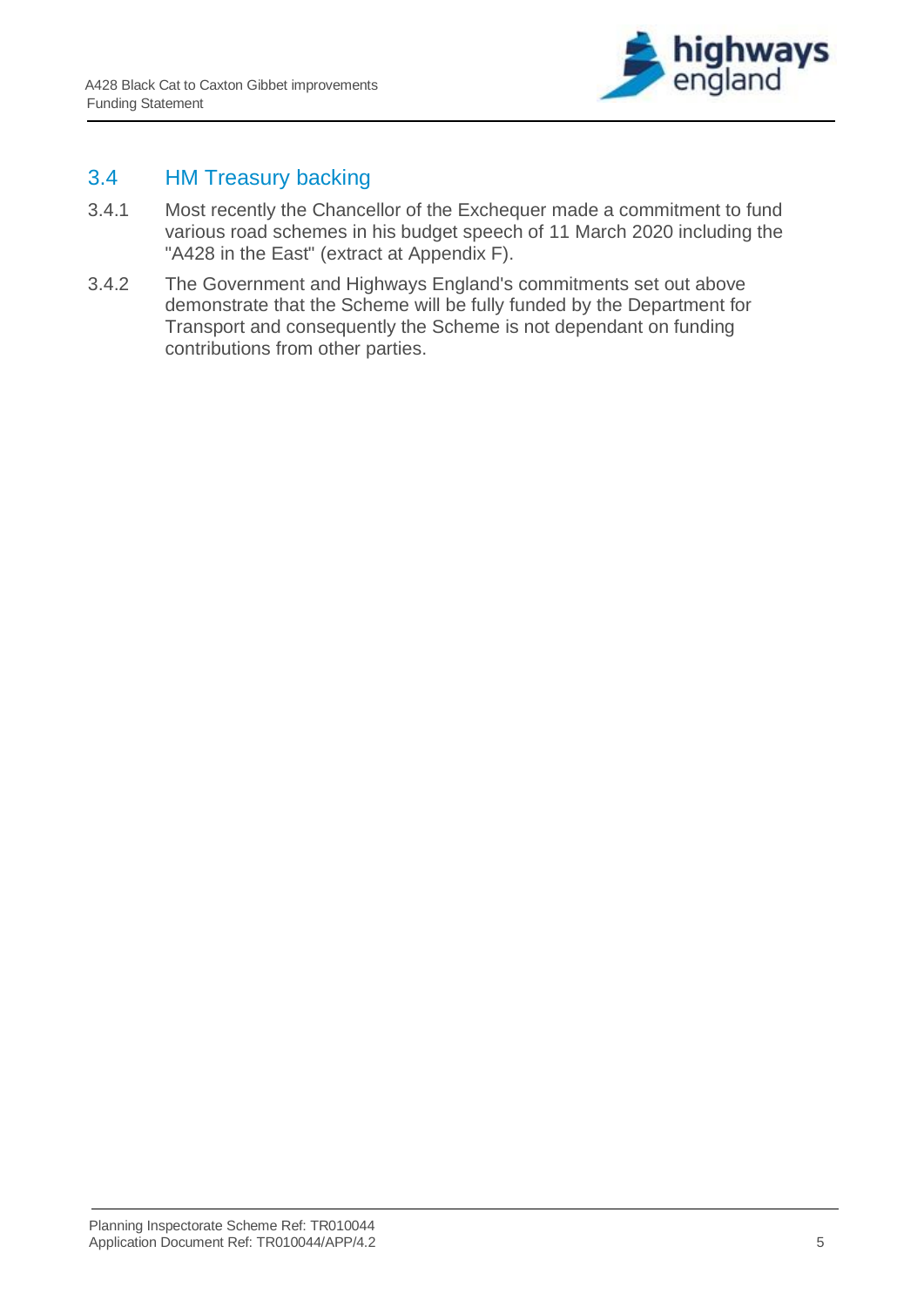

### <span id="page-7-0"></span>4 Blight

- 4.1.1 The term 'blight' which has a statutory interpretation (but is sometimes also a term for general impacts) – refers to the inability by a landowner to sell a property at the open market value because of possible future development of it, or restriction of development caused by a project for public purpose – in this case the Scheme. Blight notices may be served on the Applicant by those with a qualifying interest in affected land.
- 4.1.2 To date no blight notices have been served in respect of the Scheme.
- 4.1.3 Should any future claims for blight arise as a consequence of the proposed compulsory acquisition of land, or rights in land, affected by the Scheme, the costs of meeting any valid claim and acquisition of the interest will be met by Highways England.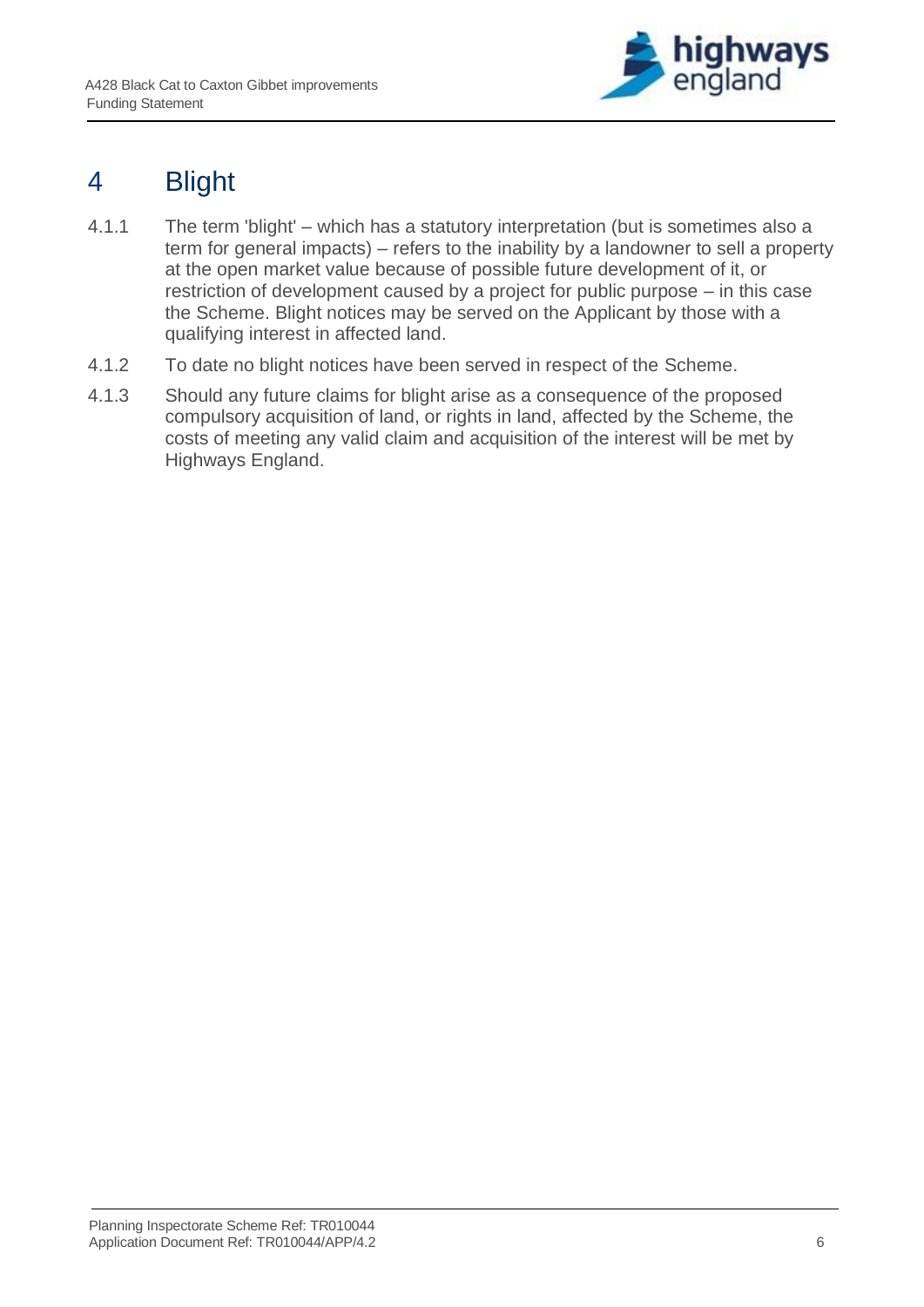

# <span id="page-8-0"></span>**Appendices**

### <span id="page-8-1"></span>Appendix A – Extract from the Road Investment Strategy – 2015-2020

From page 27 in Part 2 (Investment Plan) of the Road Investment Strategy: for the 2015/16 – 2019/20 Road Period

### 3. Key investments on the Strategic Road Network

We are committing a total of £15.2 billion in the enhancement and long-term maintenance of the network between 2015/16 and 2020/21 including 127 major enhancements. This will be used to complete the road schemes currently under construction and begin construction of previously-announced road schemes. It will also be used to take 69 new road schemes into construction over the course of the Road Period, and to develop a further pipeline of future improvements for the network.

This Road Investment Strategy includes a long term funding commitment by government to support delivery of this programme. This is an important change of approach, which involves ring-fencing investment for the Strategic Road Network in a way which takes it outside of the normal decisions on departmental budgets. This means that the schemes listed below have access to committed funding, allowing them to enter construction during this Road Period.

This represents a level of commitment well bevond the level previously associated with investment on the strategic road network.

In some instances, the development of schemes over the course of the Road Period may bring unexpected issues to light. This could mean that in limited cases individual commitments in this chapter may need to change or adjust. If this happens ministers will be required to confirm that the revised proposals continue to meet the overall objectives of the scheme, or that they provide an alternative way of tackling the problems targeted.

Because these schemes feature in the Investment Plan, their delivery forms part of the performance specification. The new Strategic Road Network Monitor will independently monitor the progress of the investment plan, and will include a report on delivery as part of their published assessment of how well the Company is fulfilling the requirements of the performance specification.

From page 30 in Part 2 in relation to investment status.

**Committed** (previously announced, or newly announced in this Investment Plan) - we are committing the full anticipated funding for this scheme. In some cases, this may include funding from other sources within central government, including the Local Growth Fund. Provided that the necessary statutory approvals are granted and the scheme continues to demonstrate value for public money, it will enter construction during this roads period.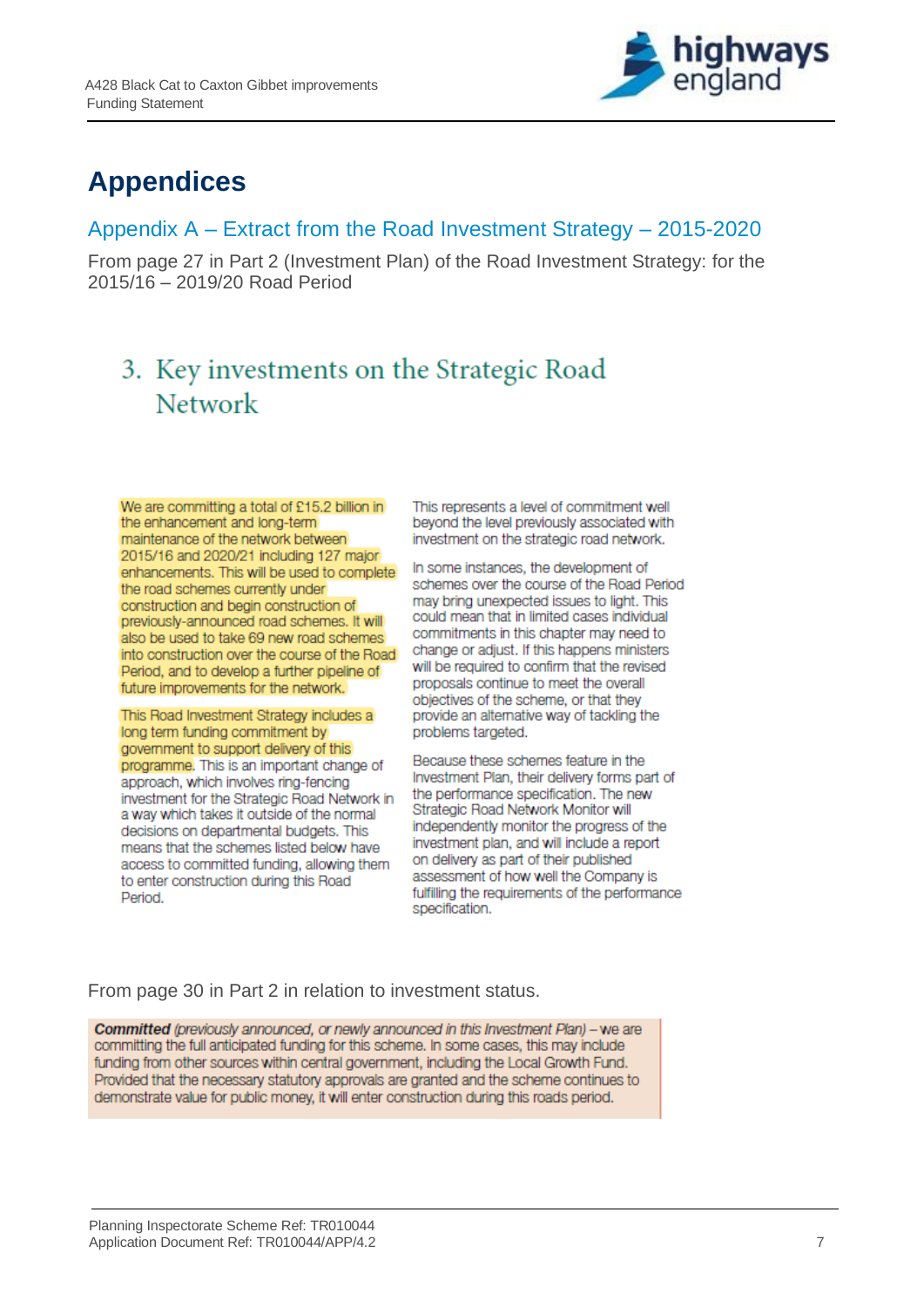

From page 43 in Part 2 in relation to committed schemes – newly announced in this Investment Plan.

#### • A428 Black Cat to Caxton Gibbet - improvement of the A428 near St

Neots, linking the A421 to Milton Keynes with the existing dual carriageway section of the A428 to Cambridge, creating an Expressway standard link between the two cities via Bedford. The scheme is expected to include significant improvements to the Black Cat roundabout, where the A1 currently meets the A421.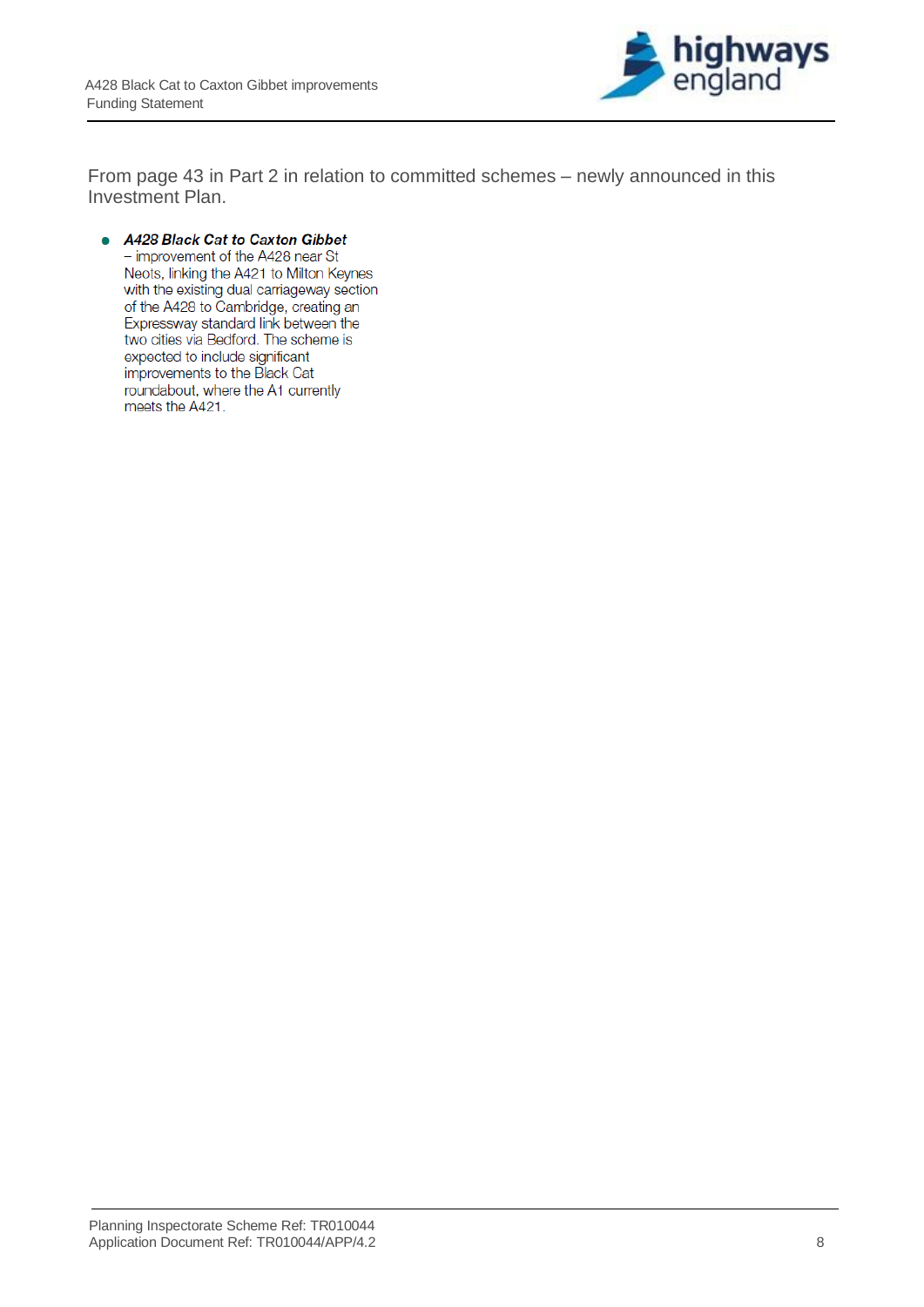

### <span id="page-10-0"></span>Appendix B – Extract from the Road Investment Strategy 2: 2020 – 2025

At page 72 in relation to Government priorities towards completing the commitments of RIS1.

Pinch-points like the Black Cat junction  $\bullet$ on the A1 at St Neots and junction 6 on the M42 at Birmingham Airport will be brought up to a modern standard.

At page 101 and 102 in relation to road schemes committed for delivery in Road Period 2.

#### A428 Black Cat to Caxton Gibbet -

dualling of remaining single carriageway section between Cambridge and the M1, including three grade separated junctions: one at the junction of the A1 and A421 (Black Cat); a second at Cambridge Road / B1428 east of St Neots; and a third at the junction of the A428/A1198 at Caxton Gibbet. The Black Cat interchange will provide free-flowing movements for traffic on the A1 and the A421/A428.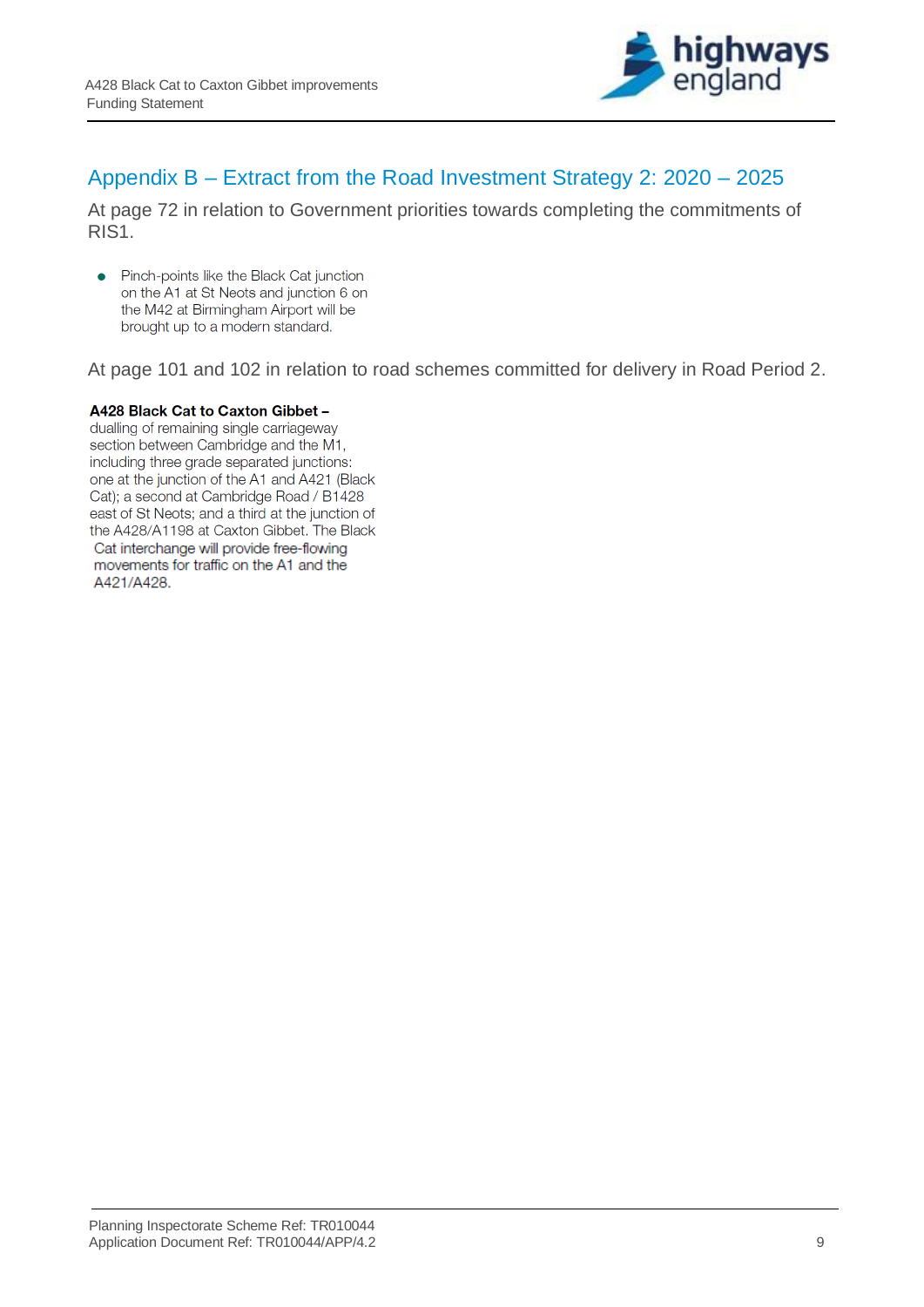

### <span id="page-11-0"></span>Appendix C – Extract from the Highways England Delivery Plan 2018-2019 **Update**

From page 48 of the Delivery Plan Update concerning changes to business commitments.

| <b>Changes to business commitments</b>      |                                                                                                                                                                                                       |                                                                                                                                         |  |  |
|---------------------------------------------|-------------------------------------------------------------------------------------------------------------------------------------------------------------------------------------------------------|-----------------------------------------------------------------------------------------------------------------------------------------|--|--|
| Changes to the major improvements programme |                                                                                                                                                                                                       |                                                                                                                                         |  |  |
| Item                                        | Reason for change                                                                                                                                                                                     | <b>Changes from Delivery Plan Update</b>                                                                                                |  |  |
| A303 Amesbury to<br><b>Berwick Down</b>     | Change of procurement arrangements<br>to Private Finance, requiring greater time<br>before works could start.                                                                                         | Start of works (SoW) is deferred from 2019-20<br>to 2021-22                                                                             |  |  |
| A428 Black Cat to<br><b>Caxton Gibbet</b>   | Additional time required to consider the<br>findings of the A1 Strategic Study, resulting<br>in a delay to the programme.                                                                             | SoW is deferred from 2019-20 (RP1) to RP2                                                                                               |  |  |
| A38 Derby<br>junctions                      | Additional time required to review options<br>and concerns raised by stakeholders in<br>advance of taking forward a preferred route.                                                                  | Change to the delivery plan commitments:<br>SoW date from 2019-20 to 2020-21:<br>open for traffic (OfT) date from 2022-23 to<br>2024-25 |  |  |
| <b>A63 Castle Street</b>                    | Due to the complexities of the scheme<br>and the need to ensure that details<br>are developed sufficiently for a robust<br>Development Consent Order application,<br>the programme has been extended. | Change to the delivery plan commitments:<br>SoW date from 2018-19 to 2019-20:<br>OfT date from 2021-22 to 2024-25                       |  |  |
| M60 junction 8 to<br>M62 junction 20        | Issues encountered during construction<br>have resulted in delays to the programme.                                                                                                                   | Rescheduled OfT to 2018-19                                                                                                              |  |  |

From page 49.

Our aim is to deliver the outcomes and outputs defined in the RIS. In a number of cases, we have redefined or amended our approach. This has been necessary for different reasons, such as changes in scope or complexity which have impacted on project delivery timescales or because we believe we need to change the project deliverables to do the right thing for our customers and stakeholders.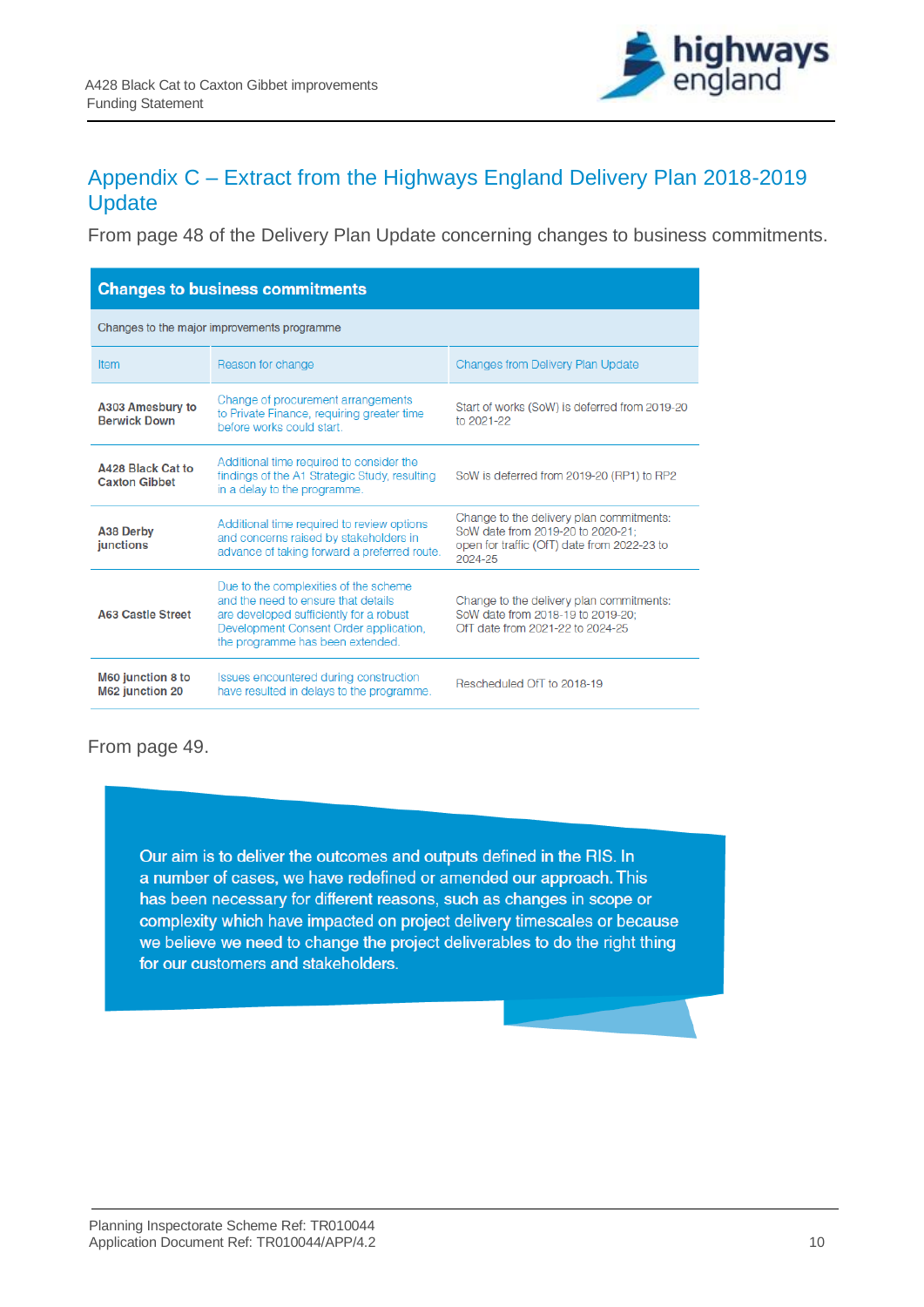

### <span id="page-12-0"></span>Appendix D – Extract from the Highways England Delivery Plan 2019-2020 **Update**

From page 56 in Annex:1 of the Delivery Plan Update concerning the updated Scheme schedule 2015 – 2020.

| Updated scheme schedule 2015-2020 |                                          |                 |                 |               |                  |               |
|-----------------------------------|------------------------------------------|-----------------|-----------------|---------------|------------------|---------------|
| Map<br>Ref                        | <b>Scheme</b>                            | Region          | Programme       |               |                  |               |
|                                   |                                          |                 | Start of works  |               | Open for traffic |               |
|                                   |                                          |                 | Commit          | <b>Status</b> | Commit           | <b>Status</b> |
| 57                                | M1 junctions 23a-24                      | Midlands        | 2019-20         | Complete      | 2018-19 Q3       | Complete      |
| 58                                | M6 junction 10 improvement               | <b>Midlands</b> | 2019-20 Q4      |               | 2022-23          |               |
| 59                                | A5 Dodwells to Longshoot widening        | <b>Midlands</b> | RP <sub>2</sub> |               |                  |               |
| 60                                | M42 junction 6                           | Midlands        | 2019-20 Q4      |               |                  |               |
| 61                                | A46 Coventry junction upgrades           | <b>Midlands</b> | 2019-20 Q4      |               |                  |               |
| 62                                | M40/M42 interchange smart motorways      | Midlands        | 2019-20 Q4      |               | 2021-22          |               |
| 63                                | A45/A6 Chowns Mill junction improvement  | <b>Midlands</b> | 2019-20 Q4      |               | 2021-22          |               |
| 64                                | M5 junctions 5,6 and 7 junction upgrades | Midlands        | 2019-20         | Complete      | 2018-19 Q4       | Complete      |
| 65                                | A43 Abthorpe junction                    | <b>Midlands</b> | 2019-20         | Complete      | 2017-18 Q1       | Complete      |
| 66                                | A428 Black Cat to Caxton Gibbet          | East            | RP <sub>2</sub> |               |                  |               |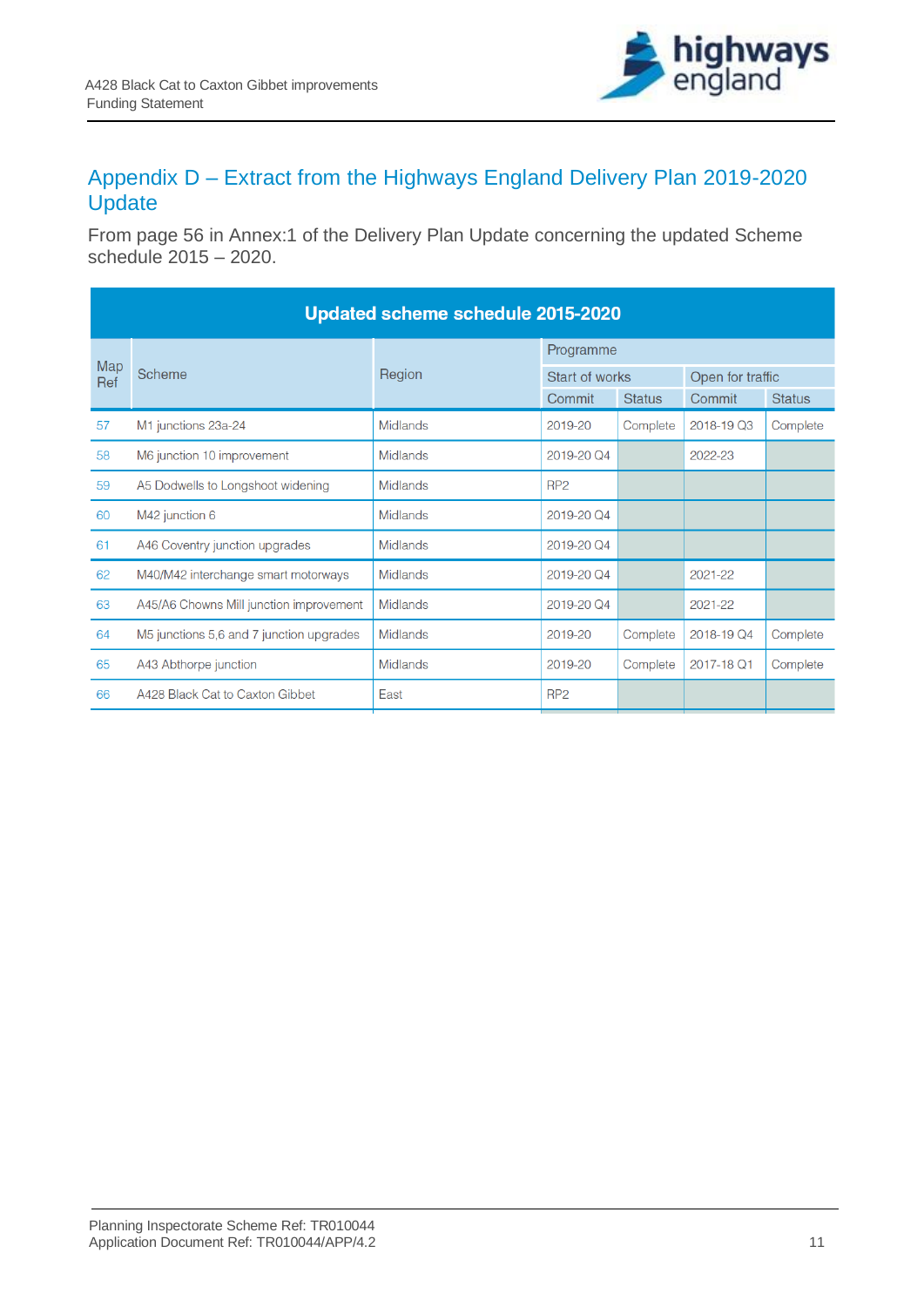

### <span id="page-13-0"></span>Appendix E – Extract from the Highways England Delivery Plan 2020-2025

At page 74 Annex B, in relation to details for the major enhancement schemes in the East of England.

| <b>East schemes</b> |                                                                                    |                       |                  |
|---------------------|------------------------------------------------------------------------------------|-----------------------|------------------|
| Scheme number       | <b>Scheme</b>                                                                      | <b>Start of works</b> | Open for traffic |
| 37                  | A14 Cambridge to Huntingdon                                                        | Started               | 2020-21 03       |
| 38                  | A47 Wansford to Sutton                                                             | 2022-23 04            | 2024-25          |
| 39                  | A47 Great Yarmouth junctions                                                       | 2023-24               | 2024-25          |
| 40                  | A47 Guyhirn junction                                                               | 2020-21 04            | 2022-23          |
| 41                  | A47 north Tuddenham to Faston                                                      | 2022-23.04            | 2024-25          |
| 42                  | A47 Thickthorn junction                                                            | 2022-23 04            | 2024-25          |
| 43                  | A47 Blofield to north Burlingham                                                   | 2022-23 04            | 2024-25          |
| 44                  | A428 Black Cat to Caxton Gibbet                                                    | 2022-23 02            | RP3              |
| 45                  | A12 Chelmsford to A120                                                             | 2023-24               | RP3              |
| 46                  | M1 junctions 10 to 13 upgrade dynamic hard shoulder<br>running to all lane running | 2022-23 02            | 2023-24          |

RIS1 scheme A1(M) junctions 6 to 8 rescheduled to a future road period as part of the Smart motonvay evidence stocktake and action plan.